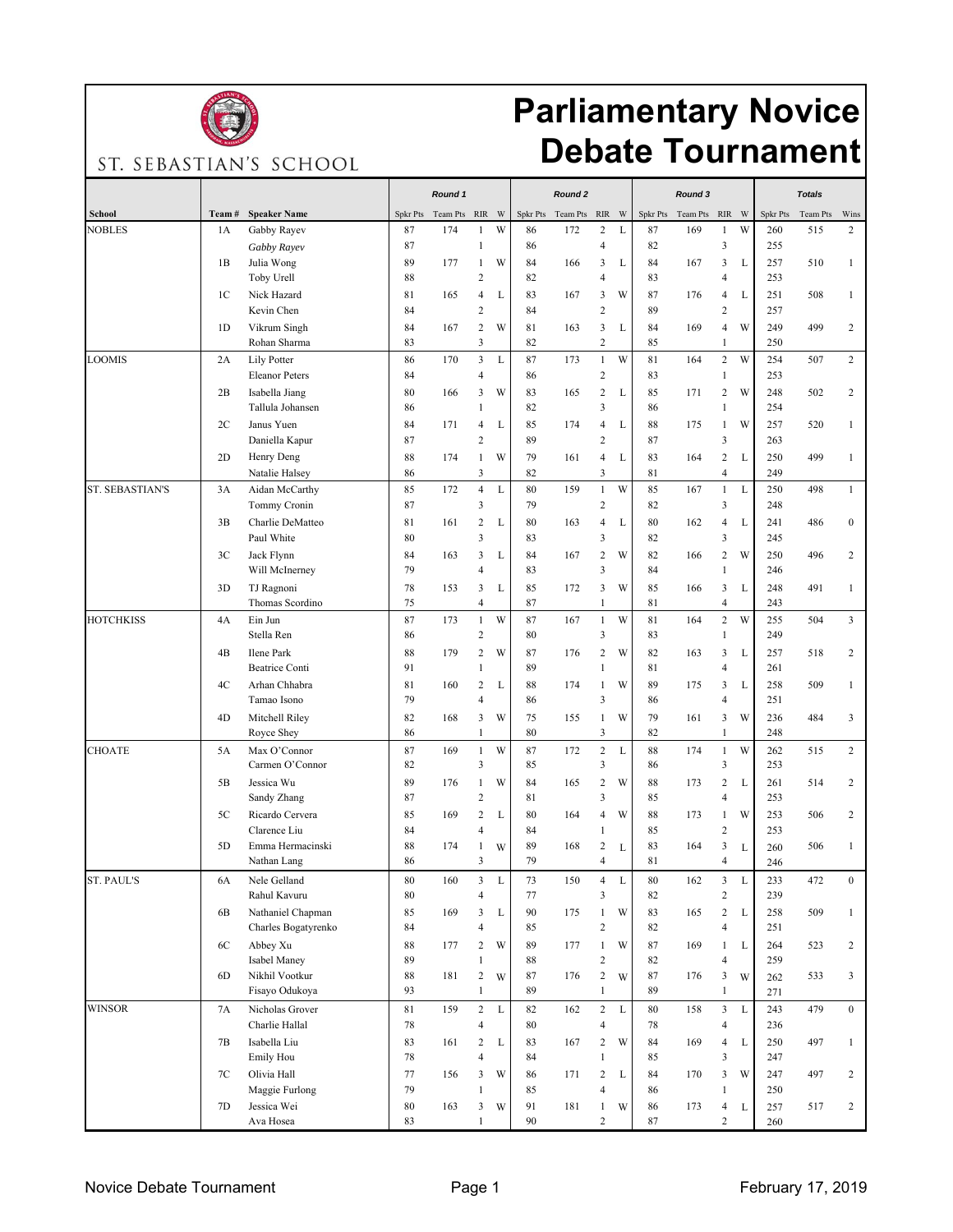|                            |                 |                                              |          | Round 1  |                                           |   |          | Round 2  |                                           |   |                    | Round 3           |                                           |             |            | <b>Totals</b> |                         |
|----------------------------|-----------------|----------------------------------------------|----------|----------|-------------------------------------------|---|----------|----------|-------------------------------------------|---|--------------------|-------------------|-------------------------------------------|-------------|------------|---------------|-------------------------|
| School                     | Team#           | <b>Speaker Name</b>                          | Spkr Pts | Team Pts |                                           | W | Spkr Pts | Team Pts |                                           | W |                    | Spkr Pts Team Pts |                                           | W           | Spkr Pts   | Team Pts      | Wins                    |
| <b>GROTON</b>              | 8A              | Zoe Colloredo Mansfeld<br>Jasmine Garcia     | 85<br>83 | 168      | $\mathbf{1}$<br>$\overline{c}$            | W | 85<br>79 | 164      | 1<br>$\overline{c}$                       | W | 89<br>82           | 171               | $\mathbf{1}$<br>$\overline{4}$            | W           | 259<br>244 | 503           | 3                       |
|                            | 8B              | Samarth Agrawal<br>Spencer Miller            | 85<br>83 | 168      | $\mathbf{1}$<br>$\overline{c}$            | W | 87<br>86 | 173      | 1<br>$\mathfrak{Z}$                       | W | 86<br>80           | 166               | $\mathbf{1}$<br>$\overline{4}$            | W           | 258<br>249 | 507           | 3                       |
|                            | 8C              | Emily Li<br>Julia Trowbridge                 | 82<br>84 | 166      | 4<br>3                                    | L | 75<br>78 | 153      | 4<br>$\overline{c}$                       | L | 84<br>83           | 167               | 3<br>$\overline{4}$                       | L           | 241<br>245 | 486           | $\boldsymbol{0}$        |
|                            | 8D              | <b>Steven Pang</b><br>Cam Nguyen             | 84<br>86 | 170      | 3<br>$\mathbf{1}$                         | W | 76<br>75 | 151      | $\sqrt{2}$<br>3                           | L | 79<br>78           | 157               | 3<br>$\overline{4}$                       | L           | 239<br>239 | 478           | $\mathbf{1}$            |
| ANDOVER                    | <b>9A</b>       | Abdu Sahibousidq<br>Giovanni Pierre          | 87<br>83 | 170      | $\overline{c}$<br>4                       | L | 87<br>81 | 168      | $\mathbf{1}$<br>$\overline{\mathbf{3}}$   | W | 88<br>89           | 177               | $\overline{c}$<br>$\,1$                   | W           | 262<br>253 | 515           | $\overline{c}$          |
|                            | 9B              | Emily Mae Murtha<br>Nina Choophungart        | 80<br>83 | 163      | 3<br>1                                    | W | 83<br>84 | 167      | $\overline{4}$<br>$\mathfrak{Z}$          | L | 84<br>85           | 169               | 3<br>$\overline{c}$                       | L           | 247<br>252 | 499           | $\mathbf{1}$            |
|                            | 9C              | David Owyang<br>Leila Hardy                  | 80<br>85 | 165      | $\overline{c}$<br>$\mathbf{1}$            | W | 87<br>91 | 178      | 3<br>$\mathbf{1}$                         | W | 86<br>87           | 173               | $\sqrt{2}$<br>$\mathbf{1}$                | W           | 253<br>263 | 516           | 3                       |
|                            | 9 <sub>D</sub>  | Sophia Hlavaty<br>Irene Kwon                 | 88<br>87 | 175      | 3<br>4                                    | L | 86<br>88 | 174      | $\sqrt{2}$<br>$\mathbf{1}$                | W | 90<br>92           | 182               | $\sqrt{2}$<br>$\mathbf 1$                 | W           | 264<br>267 | 531           | $\overline{c}$          |
| STONELEIGH<br>BURNHAM      | 10A             | Lucy Wang<br>Lucy Wu                         | 73<br>74 | 147      | $\overline{4}$<br>3                       | L | 81<br>83 | 164      | $\overline{4}$<br>$\mathfrak{Z}$          | L | 76<br>80           | 156               | $\overline{4}$<br>3                       | $\mathbf L$ | 230<br>237 | 467           | $\boldsymbol{0}$        |
|                            | 10B             | Natalia Sherman<br>Lilly Yang                | 71<br>70 | 141      | 3<br>4                                    | L | 74<br>73 | 147      | 3<br>$\overline{4}$                       | L | 74<br>78           | 152               | $\overline{4}$<br>$\overline{\mathbf{3}}$ | L           | 219<br>221 | 440           | $\boldsymbol{0}$        |
|                            | 10C             | Claudia Narberhaus<br>Claire Su              | 83<br>77 | 160      | 3<br>4                                    | L | 84<br>83 | 167      | 3<br>$\overline{4}$                       | L | 80<br>77           | 157               | $\sqrt{2}$<br>$\overline{4}$              | L           | 247<br>237 | 484           | $\boldsymbol{0}$        |
|                            | 10D             | Sophie Reitz<br>M.J. Campos                  | 76<br>78 | 154      | 4<br>$\overline{\mathbf{c}}$              | L | 87<br>80 | 167      | 1<br>$\overline{4}$                       | L | 77<br>78           | 155               | $\overline{4}$<br>$\mathfrak{Z}$          | L           | 240<br>236 | 476           | $\boldsymbol{0}$        |
| EXETER                     | 11A             | Christopher Suhr<br>Russell Tam              | 86<br>80 | 166      | $\mathbf{1}$<br>4                         | W | 87<br>88 | 175      | $\sqrt{2}$<br>$\mathbf{1}$                | W | 85<br>84           | 169               | $\mathbf{1}$<br>$\sqrt{2}$                | W           | 258<br>252 | 510           | $\overline{\mathbf{3}}$ |
|                            | 11B             | Daniel Chen<br>Iliana Rios                   | 87<br>86 | 173      | 1<br>3                                    | W | 86<br>80 | 166      | $\overline{c}$<br>$\overline{4}$          | L | 88<br>88           | 176               | $\mathbf{1}$<br>$\sqrt{2}$                | W           | 261<br>254 | 515           | $\boldsymbol{2}$        |
|                            | 11C             | Zander Galli<br>Sarah Kang                   | 85<br>80 | 165      | 1<br>4                                    | L | 86<br>84 | 170      | 3<br>$\overline{4}$                       | L | 89<br>91           | 180               | $\sqrt{2}$<br>$\mathbf{1}$                | W           | 260<br>255 | 515           | $\mathbf{1}$            |
|                            | 11D             | Alexandria Westray<br>Philip Oravitan        | 88<br>90 | 178      | $\overline{c}$<br>$\mathbf{1}$            | W | 86<br>90 | 176      | 3<br>$\mathbf{1}$                         | W | 84<br>86           | 170               | $\mathbf{3}$<br>$\sqrt{2}$                | W           | 258<br>266 | 524           | 3                       |
| <b>KINGSWOOD</b><br>OXFORD | 12A             | Ian Givens<br>Elijah Infante                 | 87<br>80 | 167      | $\mathbf{1}$<br>4                         | W | 83<br>81 | 164      | $\overline{\mathbf{3}}$<br>$\overline{4}$ | L | 86<br>83           | 169               | $\mathbf{1}$<br>$\sqrt{2}$                | W           | 256<br>244 | 500           | $\overline{2}$          |
|                            | 12B             | Christina Lu<br>Risha Ranjan                 | 80<br>81 | 161      | 2<br>$\mathbf{1}$                         | W | 85<br>88 | 173      | 4<br>$\mathbf{1}$                         | W | 86<br>85           | 171               | $\mathbf{1}$<br>$\overline{\mathbf{3}}$   | W           | 251<br>254 | 505           | 3                       |
|                            | 12 <sub>C</sub> | <b>Stacey Zhang</b><br><b>Braden Flowers</b> | 85<br>87 | 172      | 4<br>$\overline{\mathbf{c}}$              | L | 78<br>75 | 153      | 1<br>$\overline{4}$                       | W | 84<br>85           | 169               | 3<br>$\overline{c}$                       | L           | 247<br>247 | 494           | $\mathbf{1}$            |
|                            | 12D             | Teddy Schwartz<br>Shrinaath Narasimhan       | 73<br>72 | 145      | 3<br>4                                    | L | 87<br>74 | 161      | 1<br>4                                    | L | 85<br>75           | 160               | $\sqrt{2}$<br>$\overline{4}$              | L           | 245<br>221 | 466           | $\overline{0}$          |
| BB&N                       | 13A             | Laura Cox<br>Julia Shephard                  | 88<br>86 | 174      | $\sqrt{2}$<br>$\mathbf{1}$                | W | 86<br>90 | 176      | $\mathbf{2}$<br>$\mathbf{1}$              | W | 87<br>91           | 178               | $\mathfrak{Z}$<br>$\mathbf{1}$            | W           | 261<br>267 | 528           | 3                       |
|                            | 13B             | Daniel Wang<br>Will Taft                     | 82<br>83 | 165      | 3<br>$\overline{\mathbf{c}}$              | L | 80<br>82 | 162      | $\boldsymbol{2}$<br>$\mathbf{1}$          | W | 82<br>78           | 160               | $\boldsymbol{2}$<br>$\overline{4}$        | L           | 244<br>243 | 487           | $\mathbf{1}$            |
|                            | 13C             | Philip Tabor<br>Quinn Liu                    | 81<br>80 | 161      | $\mathbf{1}$<br>$\overline{c}$            | W | 82<br>83 | 165      | $\overline{4}$<br>$\mathfrak{Z}$          | L | 82<br>85           | 167               | 3<br>$\mathbf{1}$                         | W           | 245<br>248 | 493           | $\overline{2}$          |
|                            | 13D             | Jack Lichtenberger<br>Alexi Melki            | 83<br>84 | 167      | $\overline{c}$<br>$\mathbf{1}$            | W | 88<br>85 | 173      | $\sqrt{2}$<br>$\overline{4}$              | L | 90<br>87           | 177               | $\mathbf{1}$<br>$\sqrt{2}$                | W           | 261<br>256 | 517           | $\boldsymbol{2}$        |
| <b>TABOR</b>               | 14A             | Tommy Hu<br>Ben Ackerman                     | 83<br>82 | 165      | $1\,$<br>$\overline{c}$                   | W | 89<br>90 | 179      | $\,1\,$<br>$\overline{c}$                 | W | 85<br>83           | 168               | $\mathbf{1}$<br>3                         | W           | 257<br>255 | 512           | $\overline{\mathbf{3}}$ |
|                            | 14B             | Brian Nam<br>Zi Nean Teoh                    | 80<br>86 | 166      | 3<br>$\overline{c}$                       | L | 81<br>83 | 164      | 3<br>$\mathbf{1}$                         | W | 80<br>80           | 160               | 3<br>$\overline{4}$                       | L           | 241<br>249 | 490           | $\mathbf{1}$            |
| <b>BELMONT HILL</b>        | 15A             | Igaju Agba<br>Kale Mack                      | 78<br>83 | 161      | $\overline{4}$<br>$\overline{\mathbf{c}}$ | L | 81<br>85 | 166      | $\overline{4}$<br>$\mathbf{1}$            | W | 86<br>86           | 172               | $\overline{2}$<br>$\mathbf{1}$            | W           | 245<br>254 | 499           | $\overline{2}$          |
|                            | 15B             | Daniel Drucker<br>Will Smith                 | 81<br>82 | 163      | $\overline{4}$<br>3                       | L | 77<br>75 | 152      | $\mathfrak{Z}$<br>$\overline{4}$          | L | $\mathbf{0}$<br>84 | 84                | $\sqrt{2}$                                | W           | 158<br>241 | 399           | $\mathbf{1}$            |
| ROXBURY LATIN              | 16A             | Krishan Arora<br>Theo Teng                   | 85<br>88 | 173      | $\mathbf{3}$<br>$\mathbf{1}$              | W | 83<br>85 | 168      | $\mathbf{2}$<br>$\mathbf{1}$              | W | 80<br>85           | 165               | $\mathfrak{Z}$<br>$\overline{c}$          | $\mathbf L$ | 248<br>258 | 506           | $\overline{c}$          |
|                            | 16B             | Oliver Wyner<br>Josh Krakauer                | 77<br>79 | 156      | $\overline{4}$<br>$\mathfrak{Z}$          | L | 80<br>84 | 164      | $\overline{4}$<br>$\sqrt{2}$              | L | 79<br>77           | 156               | 3<br>$\overline{4}$                       | L           | 236<br>240 | 476           | $\boldsymbol{0}$        |